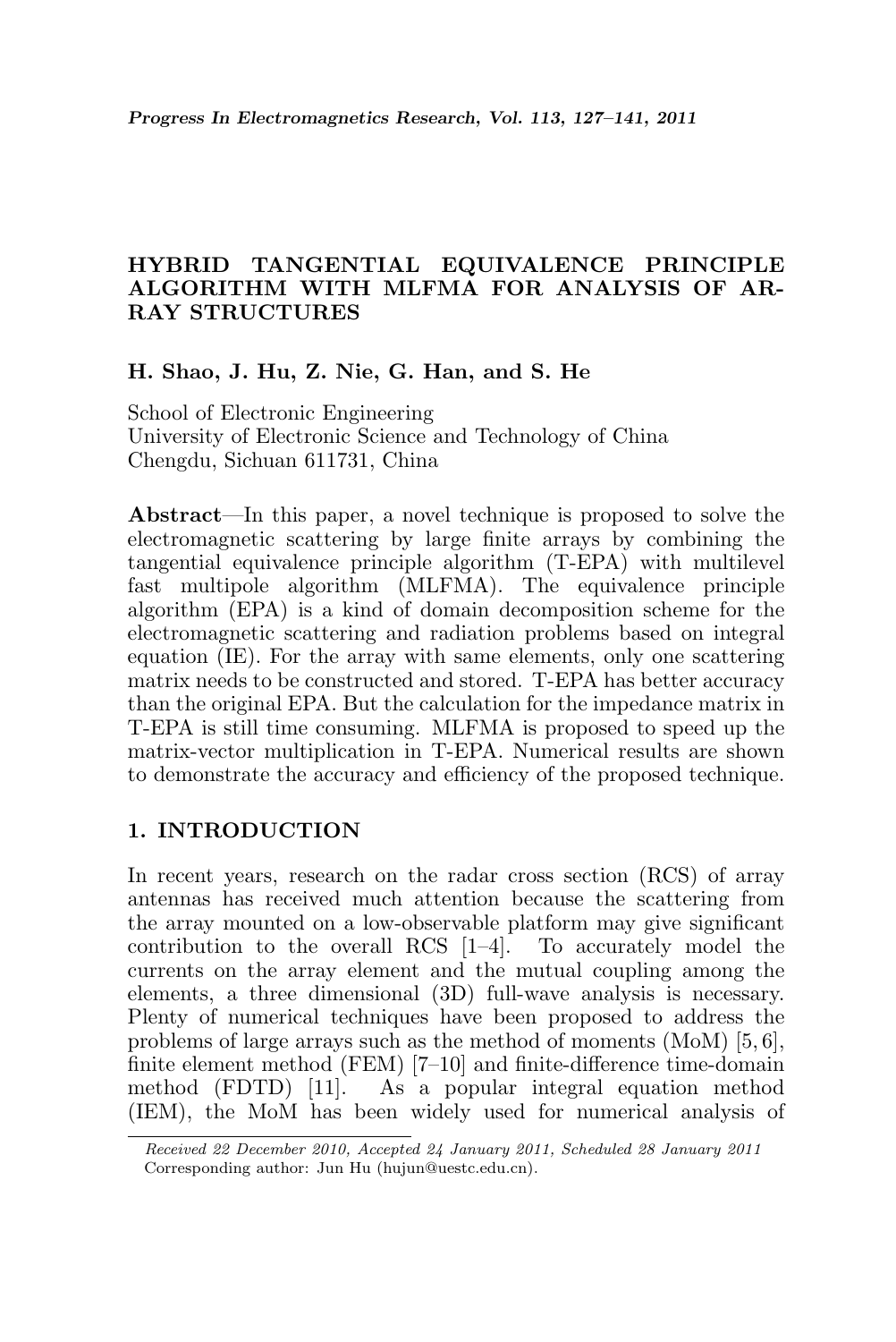electromagnetic problems. By comparison with experiment results for various antenna configurations, the high accuracy of the MoM has been verified. However, the memory requirement and CPU time in MoM are  $O(N^2)$  for iterative solvers, where N denotes the number of unknowns. In last decades, many fast algorithms, such as multilevel fast multipole algorithm (MLFMA) [12–19], adaptive integral method (AIM) [20, 21], integral equation fast fourier transform (IE-FFT) [22, 23], have been proposed to improve the numerical efficiency of the IE significantly. But these fast methods are not most suitable for problems of finite arrays.

The equivalence principle algorithm (EPA), based on the domain decomposition method (DDM) and surface equivalence principle, has been developed to solve multi-scale problems and array structures with same elements [24–27]. This algorithm utilizes virtual equivalence surfaces to enclose objects and transfers original unknowns of the objects onto the new unknowns of the equivalence surfaces. The surface integral equation is used on virtual equivalence surfaces. If the objects consist of complex perfect electric conductor (PEC) structures or high permittivity dielectrics, the unknowns of the equivalence surfaces will be much less than the unknowns on the objects. Therefore, the EPA can reduce the number of unknowns significantly. For array with the same elements, only one scattering matrix needs to be solved and stored, which can reduce the memory requirement significantly. The other benefit of EPA method is that it can improve the conditioning of the impedance matrix. A similar DDM method named generalized transition matrix is discussed in [28].

In this paper, the EPA is applied to solve the electromagnetic scattering of periodic array and non-periodic array. But when the equivalence surfaces are close to the objects, the original EPA leads to a loss of accuracy. To improve the accuracy of the traditional EPA, tangential EPA (T-EPA) has been developed [29–31]. To further reduce the memory requirement and CPU time, MLFMA is applied in T-EPA to speed up the computations of interactions among equivalence surfaces. Numerical results are shown to demonstrate the accuracy and efficiency of the T-EPA hybrid with MLFMA for solving the array structures.

#### 2. EQUIVALENCE PRINCIPLE ALGORITHM

The electromagnetic scattering of a number of disjoint objects  $P_l$ ,  $(l = 1, \ldots, N)$  in free space is investigated, where N is the number of objects. In EPA, those objects are divided into groups. Each group is enclosed by an virtual equivalence surface  $ES_l$ ,  $(l = 1, ..., K)$ , where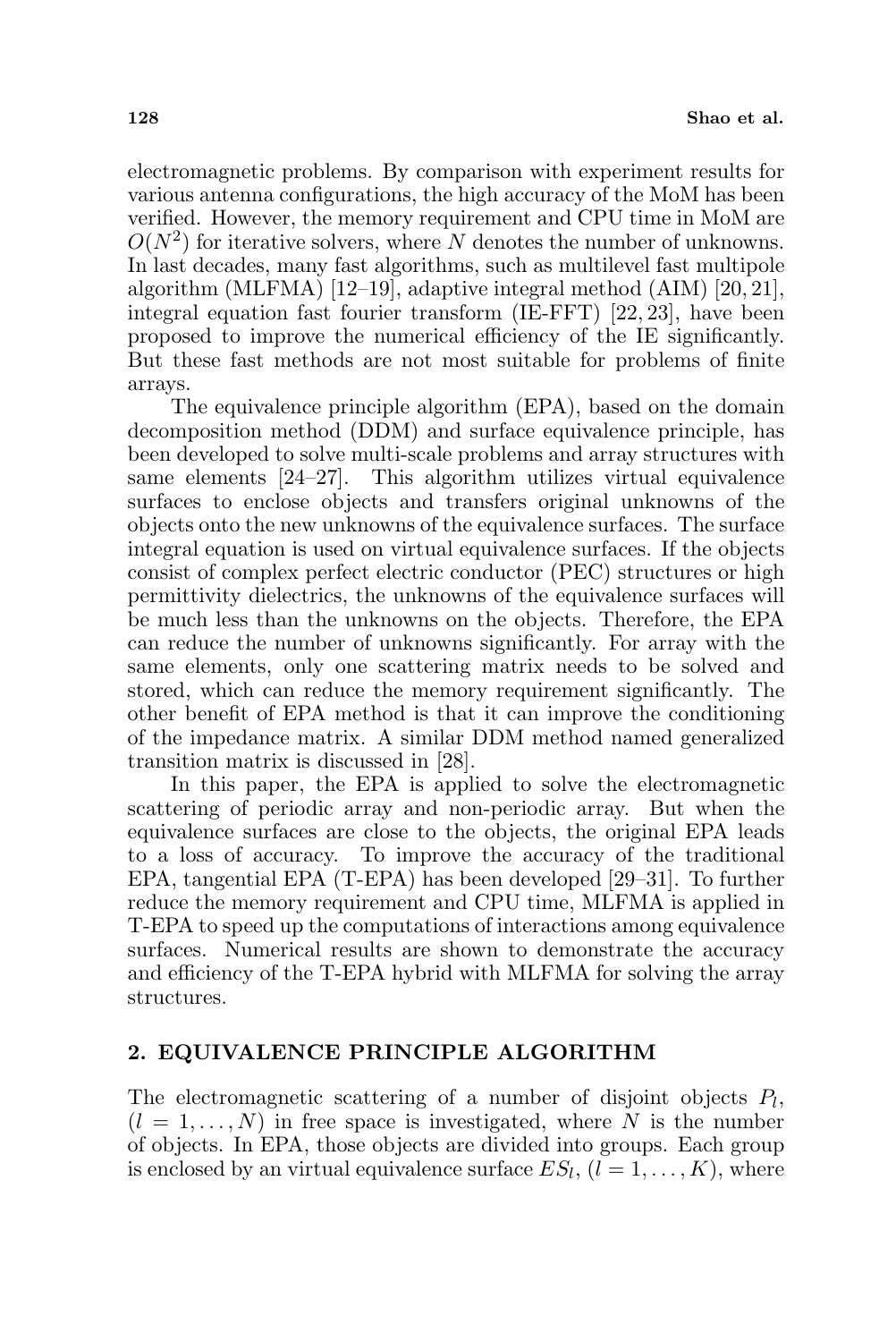#### Progress In Electromagnetics Research, Vol. 113, 2011 129

K is the number of equivalence surfaces. All of the equivalence surfaces are disjoint. The EPA method is mainly based on two procedures: the scattering of objects via an equivalence surface and the interaction among the equivalence surfaces. The first procedure is described by the scattering operators  $\mathbf{S}_{ll}$ , (l=1,...,K), which contain the information of the inside objects. The scattering operators  $S_{ll}$  are defined to compute the scattering currents on the equivalence surfaces. For the PEC objects, the  $S_{ll}$  can be written as [24]

$$
\mathbf{S}_{ll} = \left[ \begin{array}{c} \hat{n} \times K_{lp} \\ \eta_0 L_{lp} \times \hat{n} \end{array} \right] \cdot \left[ \begin{array}{c} \eta_0 L_{pp} \end{array} \right]^{-1} \cdot \left[ \begin{array}{cc} \eta_0 L_{pl} & -K_{pl} \end{array} \right] \tag{1}
$$

Here, the subscript  $l$  and  $p$  represent the equivalence surface and the PEC object inside the equivalence surface respectively. The L and K are the surface integral operators defined as

$$
L\left(\mathbf{X}\left(\mathbf{r}'\right)\right) = -jk\eta_0 \int_S \left[\mathbf{X}\left(\mathbf{r}'\right) + \frac{1}{k^2} \nabla \nabla' \cdot \mathbf{X}\left(\mathbf{r}'\right)\right] G_0 ds' \qquad (2)
$$

$$
K\left(\mathbf{X}\left(\mathbf{r}'\right)\right) = \int_{S} \nabla G_{0} \times \mathbf{X}\left(\mathbf{r}'\right) ds' \tag{3}
$$

Here, **X** is **J** or **M**,  $G_0$  is the Green's function in free space.  $\eta_0$  is the wave impedance in free space. Using the scattering operators  $S_{ll}$ , the unknowns of the objects are transferred onto the unknowns of the equivalence surfaces. Then the new unknowns are the equivalence electric and magnetic currents  $\mathbf{J}_l^s = \hat{n}_l \times \mathbf{H}_l^s$  and  $\mathbf{M}_l^s = -\hat{n}_l \times \mathbf{E}_l^s$  on  $ES_l, (l = 1, ..., K)$ , where  $\hat{n}_l$  denotes the unit outer normal vector on the  $ES_l$ . The  $\mathbf{E}_l^s$  and  $\mathbf{H}_l^s$  denote the electric and magnetic fields on the  $ES_l$  respectively. The interactions between two equivalence surfaces  $ES_l$  and  $ES_k$ ,  $(k \neq l)$  are described by the translation operators  $\mathbf{T}_{lk}$ ,  $(k \neq l)$  as [24]

$$
\mathbf{T}_{lk} = \begin{bmatrix} \hat{n} \times K_{lk} & \frac{1}{\eta_0} \hat{n} \times L_{lk} \\ -\eta_0 \times L_{lk} & \hat{n} \times K_{lk} \end{bmatrix}
$$
 (4)

Figure 1 shows an example of the interaction between two PEC objects using EPA method.

Finally, the discretized form of EPA equation on equivalence surfaces can be represented as:

$$
\begin{bmatrix}\n\mathbf{I} & -\mathbf{S}_{11}\mathbf{T}_{12} & \cdots & -\mathbf{S}_{11}\mathbf{T}_{1K} \\
-\mathbf{S}_{22}\mathbf{T}_{21} & \mathbf{I} & \cdots & -\mathbf{S}_{22}\mathbf{T}_{2K} \\
\vdots & \vdots & \ddots & \vdots \\
-\mathbf{S}_{KK}\mathbf{T}_{K1} & \cdots & \cdots & \mathbf{I}\n\end{bmatrix}\n\cdot\n\begin{bmatrix}\n\mathbf{V}_{1}^{s} \\
\mathbf{V}_{2}^{s} \\
\vdots \\
\mathbf{V}_{K}^{s}\n\end{bmatrix} =\n\begin{bmatrix}\n\mathbf{S}_{11}\mathbf{V}_{1}^{i} \\
\mathbf{S}_{22}\mathbf{V}_{2}^{i} \\
\vdots \\
\mathbf{S}_{KK}\mathbf{V}_{K}^{i}\n\end{bmatrix}
$$
\n(5)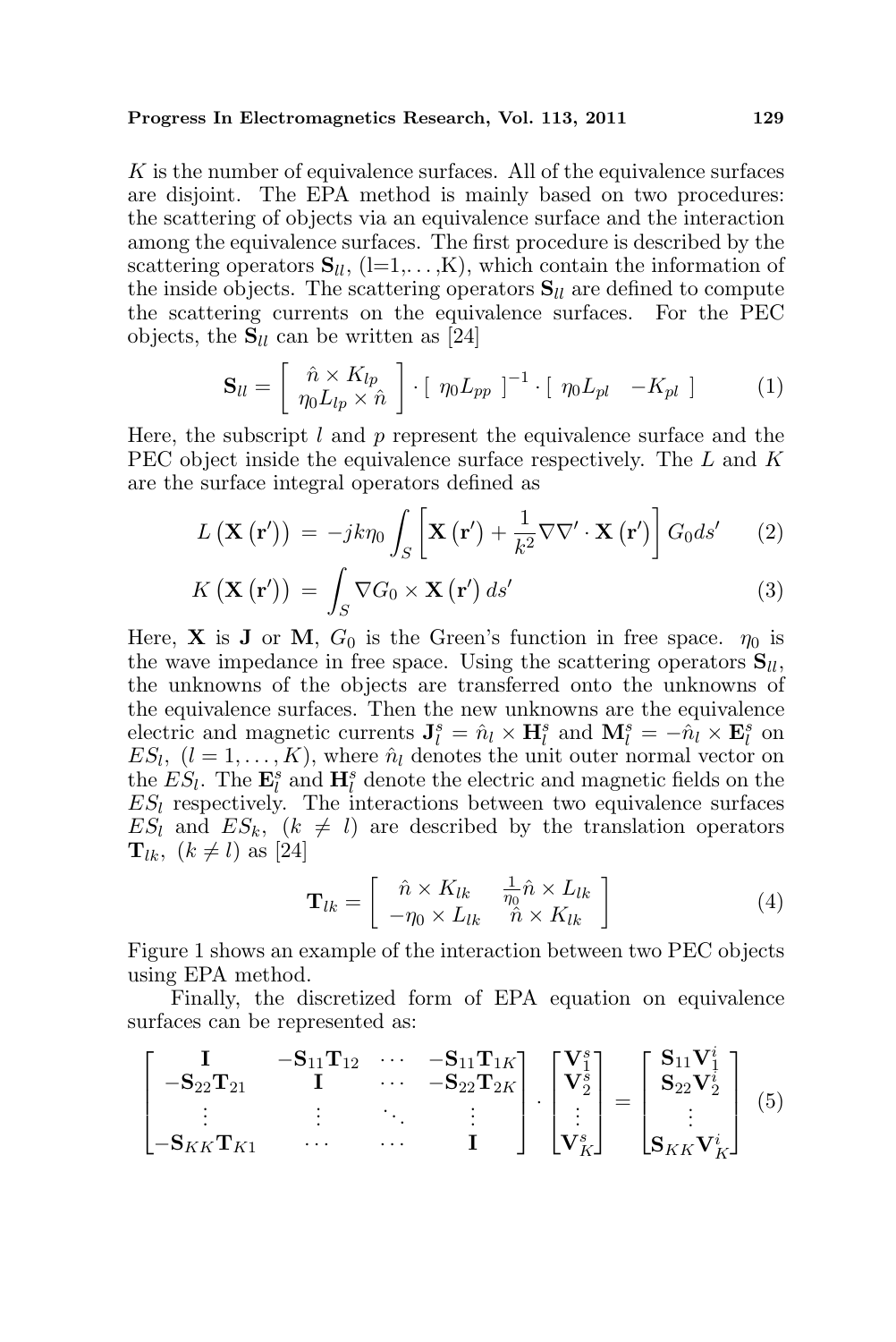

Figure 1. The interaction between two PEC objects using EPA method.

where **I** is the identity operator,

$$
\mathbf{V}_{l}^{i/s} = \left[ \begin{array}{c} \mathbf{J}_{l}^{i/s} \\ \mathbf{M}_{l}^{i/s} \end{array} \right] \tag{6}
$$

are the incident or scattering equivalence currents on the  $ES_l$ ,  $(l =$  $1, \ldots, K$ ). After solving the equivalence surface currents  $\mathbf{J}_l^s$  and  $\mathbf{M}_l^s$ , the scattering fields can be derived outside the equivalence surfaces.

## 3. TANGENTIAL EQUIVALENCE PRINCIPLE ALGORITHM

In traditional EPA, the equivalence surface currents **J** and **M** are the rotated tangential projections of the fields onto the surface. Equation (7) is used to solve the J and M.

$$
\left[\begin{array}{cc} \mathbf{I} & 0 \\ 0 & \mathbf{I} \end{array}\right] \cdot \left[\begin{array}{c} \mathbf{J} \\ \mathbf{M} \end{array}\right] = \left[\begin{array}{c} \hat{n} \times \mathbf{H} \\ -\hat{n} \times \mathbf{E} \end{array}\right] \tag{7}
$$

Here, E and H denote the known fields. Curvilinear Rao-Wilton-Glisson (CRWG) basis functions [32, 33] are used to expand the currents J and M. The equation is tested with Galerkin's scheme. Numerical experiments show that the computed fields lead to a lose of accuracy if the equivalence surfaces close to the inside objects. T-EPA has been proposed to improve the accuracy of the original EPA. The idea is to utilize tangential integrodifferential operators in projecting the fields onto the surface currents. The  $J$  and  $M$  are represented in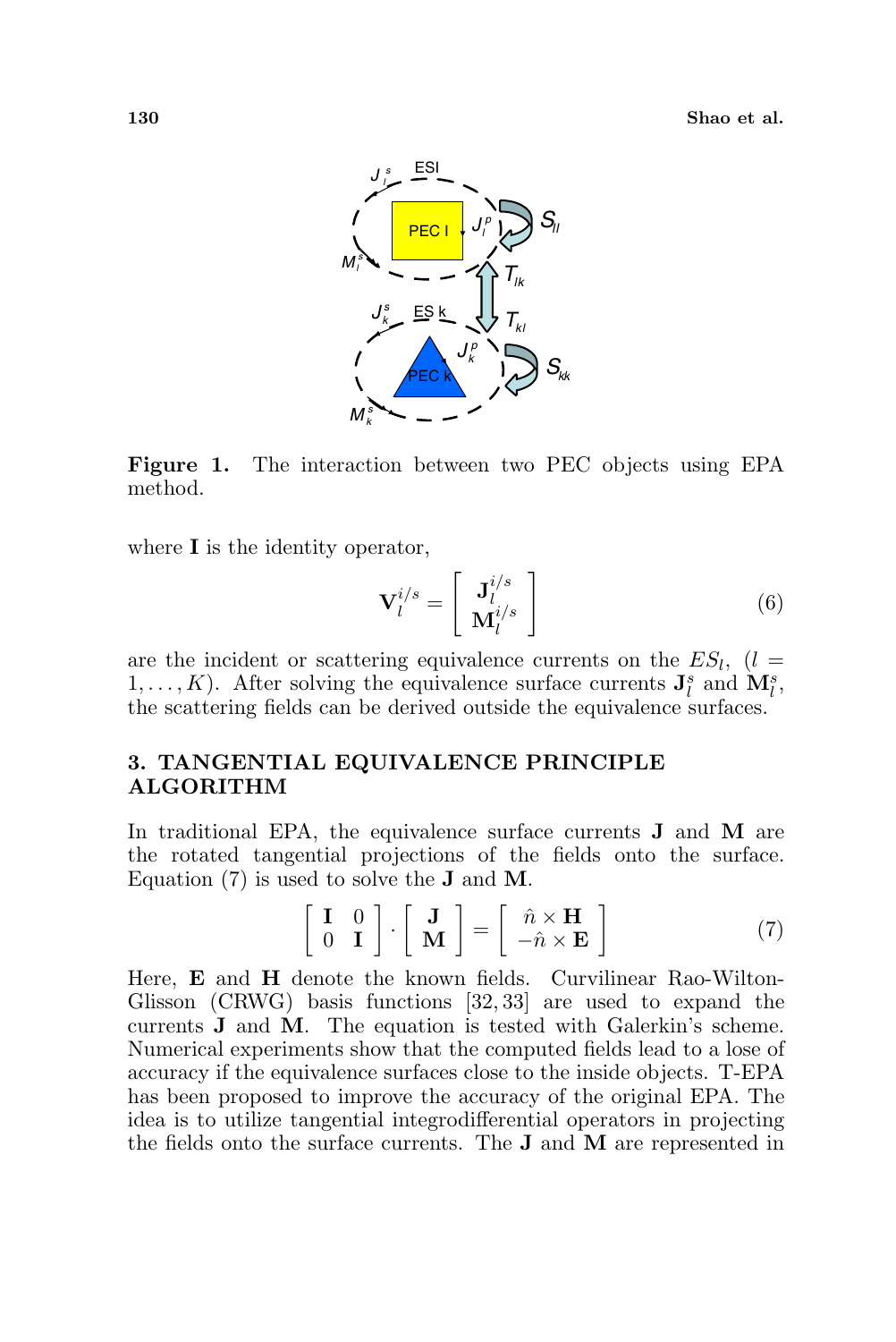Progress In Electromagnetics Research, Vol. 113, 2011 131

terms of basis functions. The T-EPA equation can be written as [29]

$$
\begin{bmatrix} \eta_0 L & -K \\ K & \frac{1}{\eta_0} L \end{bmatrix} \cdot \begin{bmatrix} \mathbf{J} \\ \mathbf{M} \end{bmatrix} = \begin{bmatrix} \mathbf{E} \\ \mathbf{H} \end{bmatrix}
$$
 (8)

To do this, the scattering operator  $S_{ll}$  and translation operator  $T_{lk}$ have to be modified as

$$
\mathbf{S}_{ll}^{t} = \begin{bmatrix} \eta_0 L_{lp} \\ K_{lp} \end{bmatrix} \cdot \begin{bmatrix} \eta_0 L_{pp} \end{bmatrix}^{-1} \cdot \begin{bmatrix} \eta_0 L_{pl} & -K_{pl} \end{bmatrix}
$$
 (9)

and

$$
\mathbf{T}_{lk}^{t} = \begin{bmatrix} \eta_0 L_{lk} & -K_{lk} \\ K_{lk} & \frac{1}{\eta_0} L_{lk} \end{bmatrix}
$$
 (10)

where the superscript  $t$  denotes tangential projections. Another method using high-order field point sampling scheme is applied to improve the accuracy of the original EPA [27].

## 4. ACCELERATIONS OF T-EPA USING MLFMA

In [30, 31], T-EPA has been used to analysis of array dielectric spheres and metamaterial structures. Although T-EPA can reduce the final number of unknowns, it is still very time consuming for large arrays. As well known, MLFMA is used to accelerate the matrix-vector multiplication with the complexity of  $O(N \log N)$ . In this paper, MLFMA [13] is applied in the T-EPA to accelerate the translation procedure in which all the equivalence surface currents interact with each other. Equation  $(5)$  is rewritten as  $\overline{a}$ ·  $\overline{a}$ 

$$
\begin{bmatrix} \mathbf{J}^s \\ \mathbf{M}^s \end{bmatrix} - [\mathbf{S}] \cdot [\mathbf{T}] \cdot \begin{bmatrix} \mathbf{J}^s \\ \mathbf{M}^s \end{bmatrix} = [\mathbf{S}] \cdot \begin{bmatrix} \mathbf{J}^i \\ \mathbf{M}^i \end{bmatrix}
$$
(11)

Because the equivalence surface currents do not radiate to the self equivalence surface, the self interaction of each equivalence surface must be excluded. Then the translation matrix T has zeros on the diagonal blocks. But MLFMA is usually used to compute a fully dense matrix-vector multiplication. In this letter, the self interaction of each equivalence surface is subtracted after matrix-vector multiplication.

For  $L$  operators in the translation matrix  $\mathbf{T}$ , the radiation and receiving patterns have the same form as

$$
\mathbf{V}_{smi}^{E} \left( \hat{k} \right) = \int_{S} \left[ \bar{\mathbf{I}} - \hat{k} \hat{k} \right] \cdot e^{i \mathbf{k} \cdot (\mathbf{r}_{m} - \mathbf{r}_{i})} \cdot \mathbf{f}_{i} (\mathbf{r}_{m} - \mathbf{r}_{i}) ds \qquad (12)
$$

where  $\mathbf{r}_m$  is the center position of group m,  $\mathbf{r}_i$  is the location of the sampling point. The radiation patterns of  $K$  operators are

$$
\mathbf{V}_{smi}^{M}\left(\hat{k}\right) = \int_{S} \hat{k} \times e^{i\mathbf{k}\cdot(\mathbf{r}_{m}-\mathbf{r}_{i})} \cdot \mathbf{f}_{i}(\mathbf{r}_{m}-\mathbf{r}_{i}) ds \qquad (13)
$$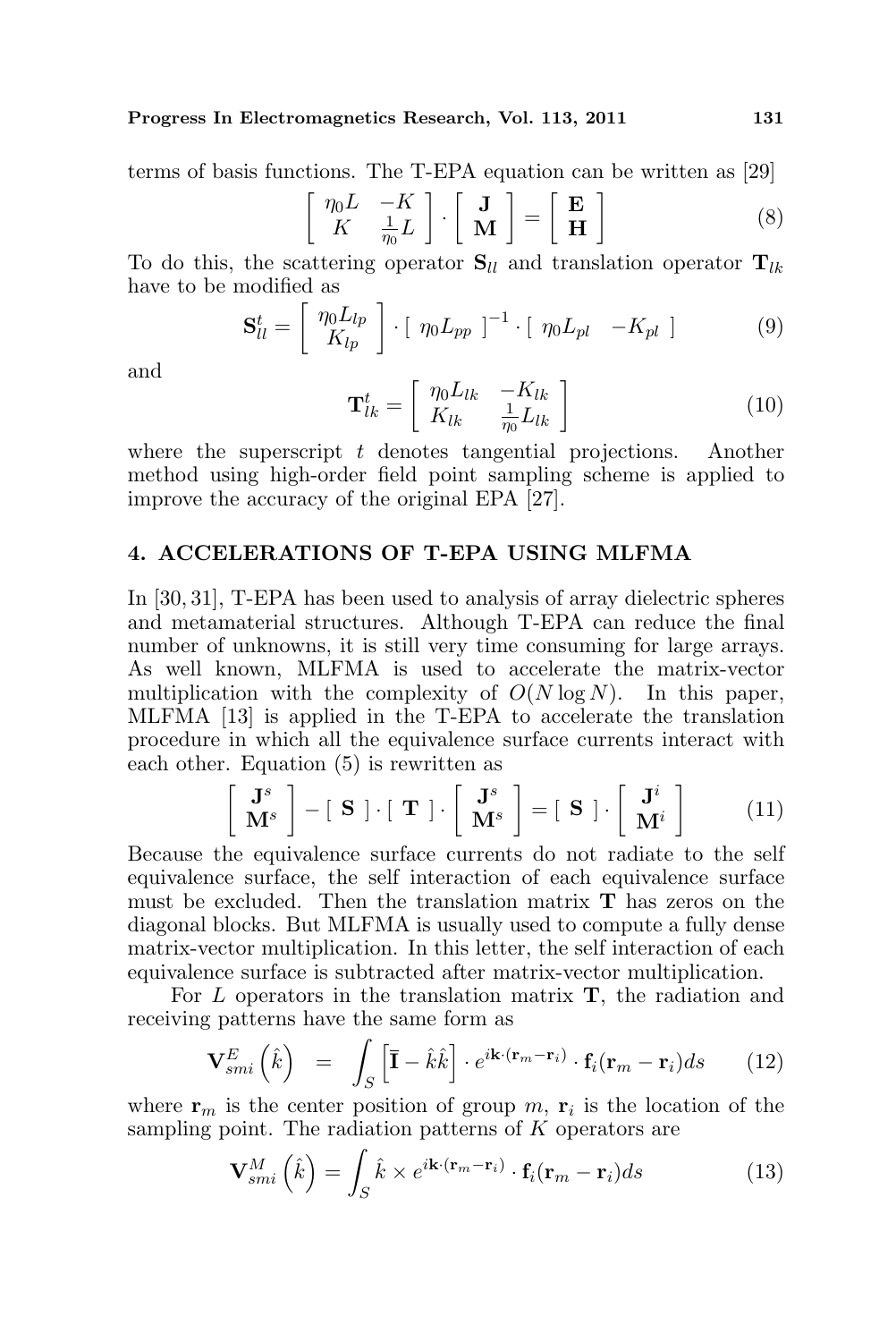The receiving pattern of K operators are the same as  $L$  operators. The symmetry in radiation and receiving patterns is also applied to further reduce the total memory requirement [36].

It is necessary to point out that there are some limitations of the present EPA method: (1) The distance between the equivalence surface and the object should be chosen carefully. The distance should be larger than one tenth of wavelength in order to maintain a good precision, and not be too far in order to reduce the number of unknowns on the equivalence surface. (2) For calculating the scattering matrix S in the EPA, the inversion of impedance matrix of the inside object is required. This procedure is very time-consuming if the dimension of impedance matrix is very large (like  $100000 \times 100000$ ). So one equivalence surface should not enclose many array elements. In this paper, each equivalence surface encloses only one element.

#### 5. NUMERICAL RESULTS

In this section, several numerical results are given to demonstrate the accuracy and efficiency of the proposed method. Firstly, two PEC spheres are computed in free space to analysis the accuracy of the EPA and T-EPA methods. Two spheres are identical with a radius of 0.4 m. The distance between the centers of two spheres is 2 m. Each sphere is enclosed by a cube with a length of 1 m. The excitation is  $\hat{x}$  polarized plane wave propagating into the negative  $\hat{z}$  direction at 0.3 GHz. The bistatic RCS for the HH polarization is shown in Figure 2. The root



Figure 2. The bistatic RCS of two PEC spheres, HH polarization at 0.3 GHz.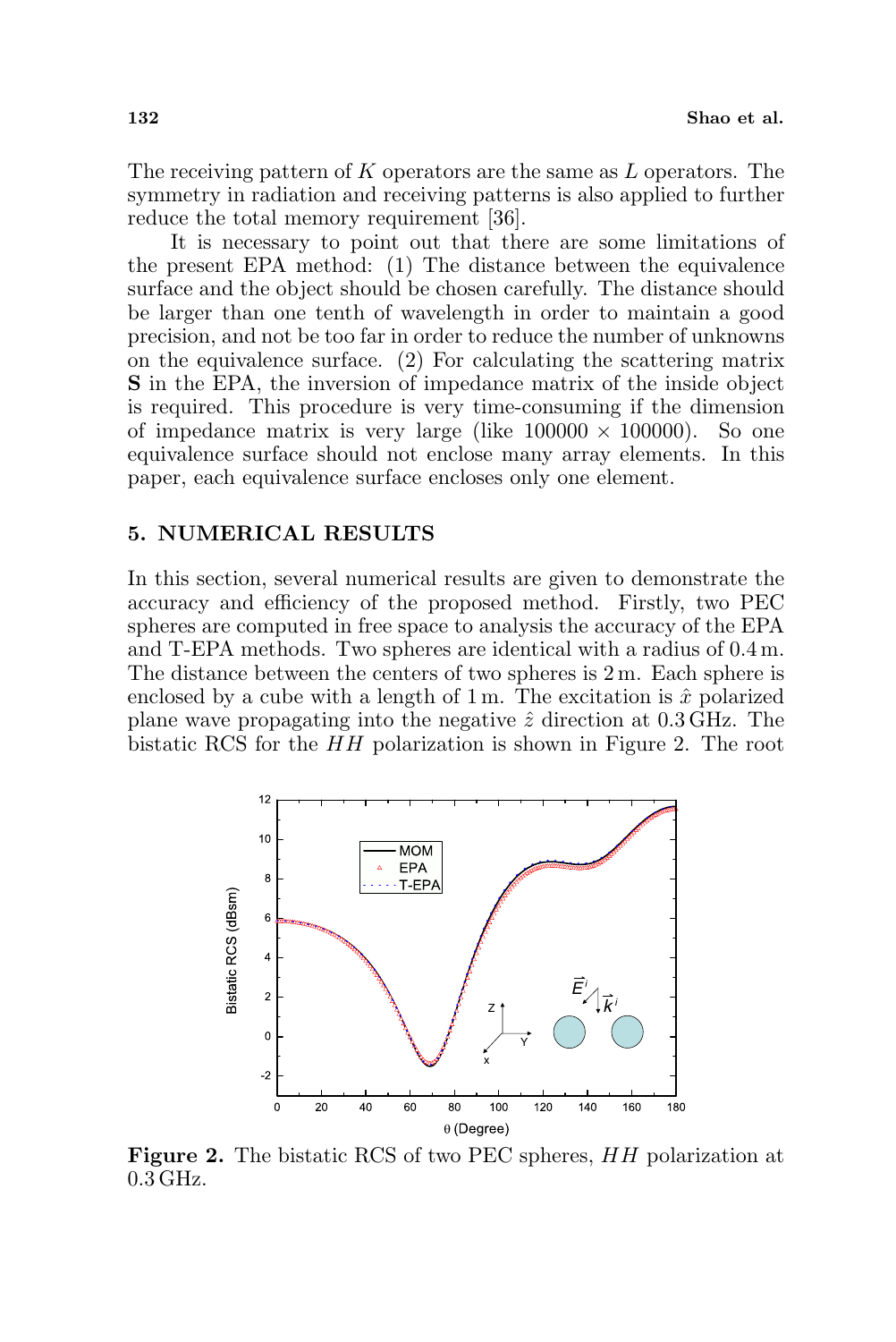mean square (RMS) error of EPA is 0.1697 dBsm, while the RMS error of T-EPA is 0.0543 dBsm. It is clear that T-EPA is more accurate than EPA.

Secondly, the scattering of  $5\times 5$  U-shaped slot micro-strip periodic array antennas is considered. The dimension of the antenna element is shown in Figure  $3(a)$ . The PEC strip is coloured with yellow, while the dielectric substrate is coloured with blue. The substrate's thickness is 1.5 cm with  $\epsilon_r = 2.2$  and  $\mu_r = 1.0$ . The dimension of  $5 \times 5$  array is shown in Figure 3(b). Each element is enclosed by an equivalence surface with the same size of  $29 \text{ cm} \times 21 \text{ cm} \times 7.5 \text{ cm}$ . The volume-surface integral equation (VSIE) [34, 35] is used to solve the scattering currents of the elements. Due to the symmetry of the array, only one S matrix needs to be calculated and stored. Therefore, the memory requirement of the array can be reduced. The excitation is  $\hat{x}$  polarized plane wave propagating into the negative  $\hat{z}$  direction at 2.0 GHz. The bistatic RCS for the HH polarization is shown in Figure 4. A good agreement with the result obtained by traditional VSIE-MLFMA is achieved. Figure 5(a) shows comparison of the number of generalized minimal residual (GMRES) iterations for the  $5 \times 5$  U-shaped slot micro-strip periodic array antennas between T-EPA with MLFMA and VSIE-MLFMA. It can be seen that the T-EPA hybrid with MLFMA converges to 0.001 with only 15 steps, while the traditional VSIE-MLFMA without preconditioning needs 264 steps. It means that the proposed method can improve the conditioning of the matrix efficiently. The total number of unknowns of the array elements is  $3476 \times 25$ . It is almost the same as the number of unknowns of equivalence surfaces, which is  $3552 \times 25$ . The number of unknowns is



Figure 3. (a) The geometry of a U-shaped slot micro-strip antenna element. (b) The geometry of  $5 \times 5$  U-shaped slot micro-strip antenna array.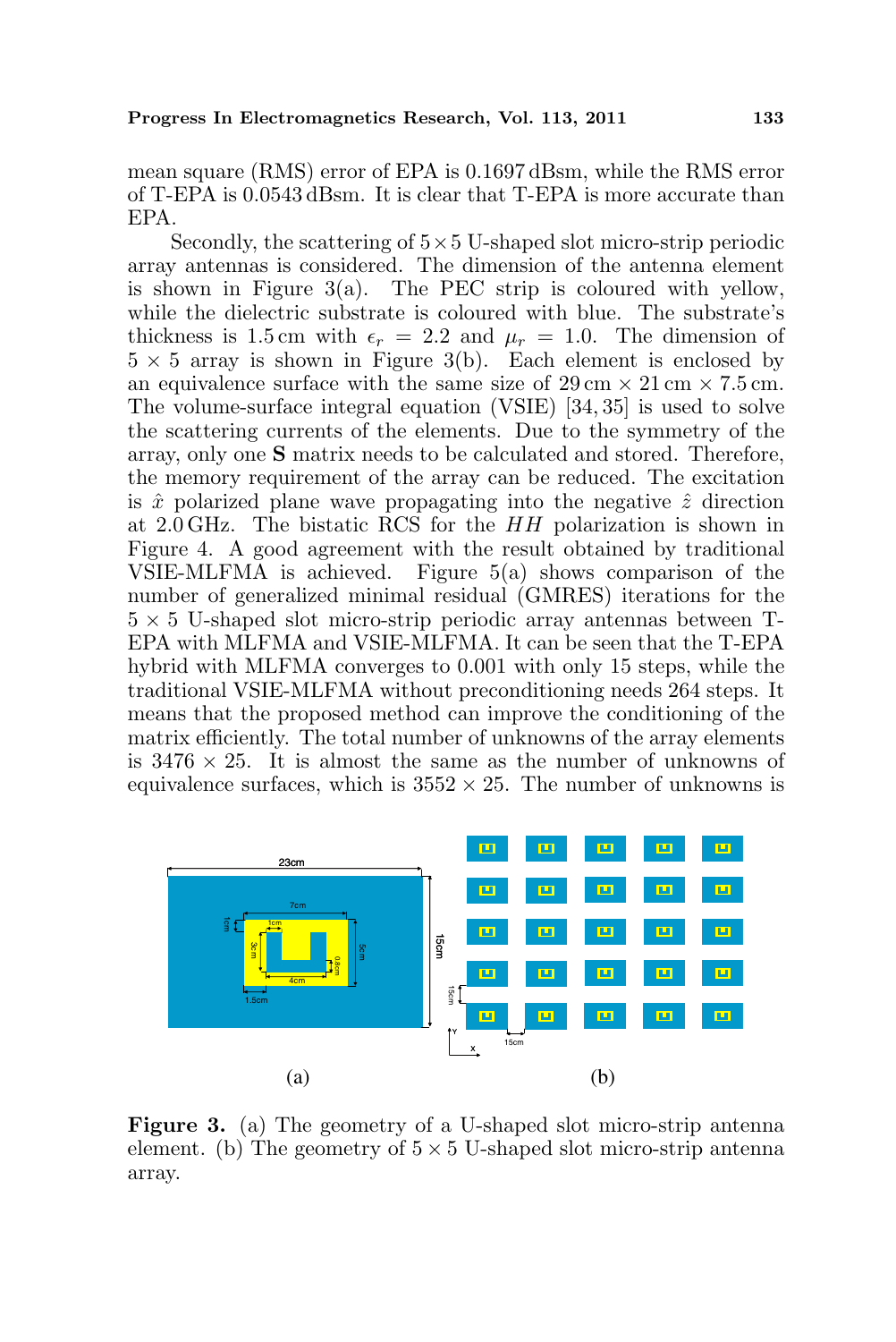

**Figure 4.** The bistatic RCS of  $5 \times 5$  U-shaped slot antenna array, HH polarization at 2.0 GHz. Its relative permittivity is  $\epsilon_r = 2.2$ , relative permeability is  $\mu_r = 1.0$ .



**Figure 5.** The number of GMRES iterations for the  $5 \times 5$  U-shaped slot micro-strip periodic array antennas. (a) Each element with relative permittivity  $\epsilon_r = 2.2$ , relative permeability  $\mu_r = 1.0$ . (b) Each element with relative permittivity  $\epsilon_r = 4.0$ , relative permeability  $\mu_r = 1.0$ .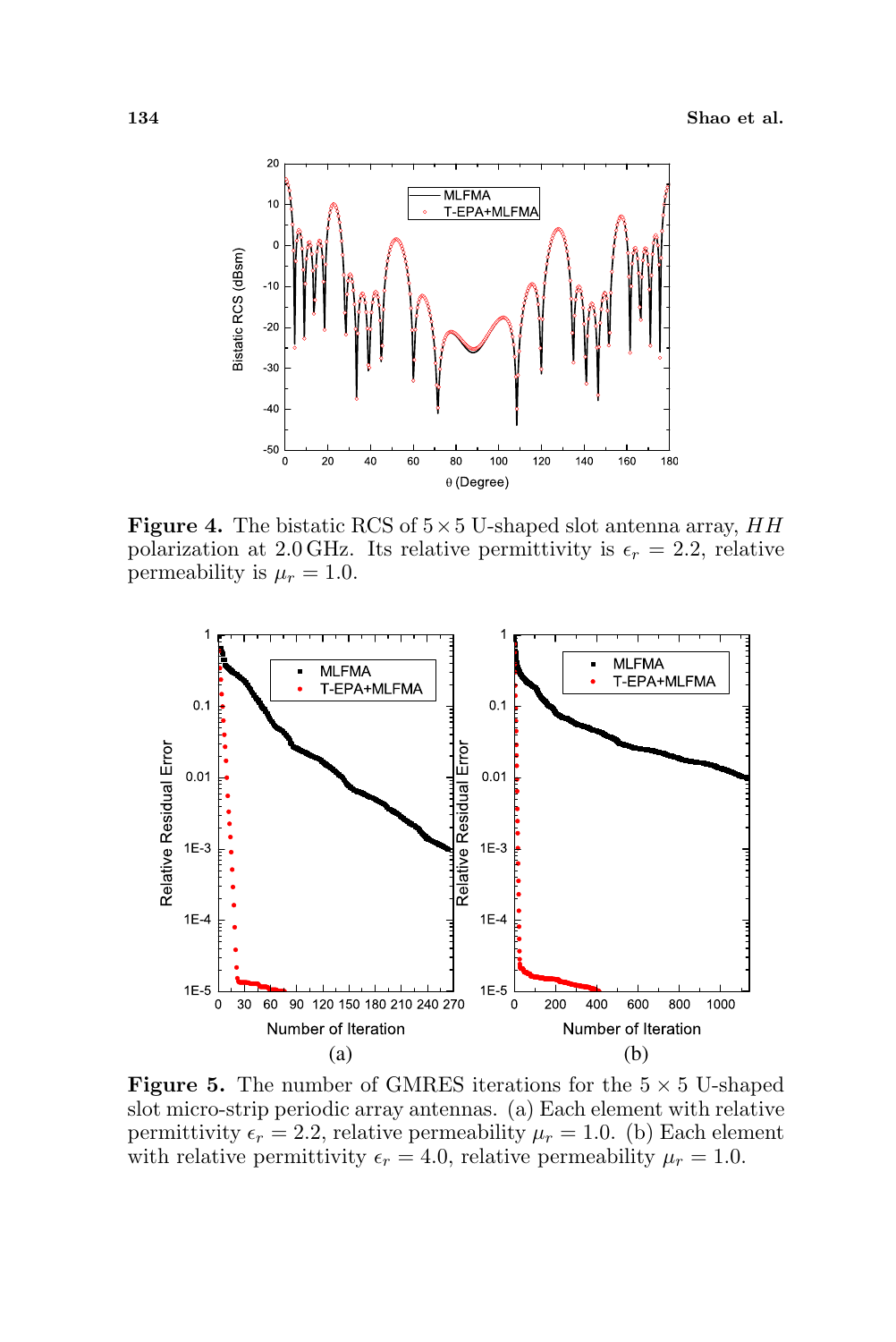not reduced in T-EPA method. However, for the element with higher permittivity, the reduction will be significantly. The next example is used to demonstrated that.

In the third example, the element with  $\epsilon_r = 4.0$  and  $\mu_r = 1.0$ is investigated. The array still consist of  $5 \times 5$  elements. The other parameters are the same as the second example. The iteration number of GMRES for the array is given in Figure 5(b). For the element with high permittivity, the VSIE-MLFMA needs 1125 steps to converge to 0.01. The T-EPA with MLFMA converges to 0.01 and 0.001 needs 13 steps and 19 steps respectively, which is a bit more than the number of iterations in the second example. The evaluated results of bistatic RCS are plotted in Figure 6. The number of unknowns of equivalence surfaces is still  $3552 \times 25$ , while the total number of unknowns of array elements is changed to  $6705 \times 25$ . The reduction of number of unknowns is 47%. It is obvious that the T-EPA method can reduce the number of unknowns for the objects with high permittivity. The total memory requirement and CPU time for the T-EPA is 605.4 MB and 25679.4 s respectively. In contrast, for traditional MLFMA, the memory requirement is  $3204.3 \text{ MB}$ , and the CPU time is  $46945.0 \text{ s}$ .

Fourthly, a non-periodic array is investigated, which is shown in Figure 7. The element is the same as the one in second example, while the distance between two elements is different. The array is illuminated by a plane wave with incidence angle of  $\theta^i = 0^{\circ}$ ,  $\phi^i = 0^{\circ}$ 



**Figure 6.** The bistatic RCS of  $5 \times 5$  U-shaped slot antenna array, HH polarization at 2.0 GHz. Its relative permittivity is  $\epsilon_r = 4.0$ , relative permeability is  $\mu_r = 1.0$ .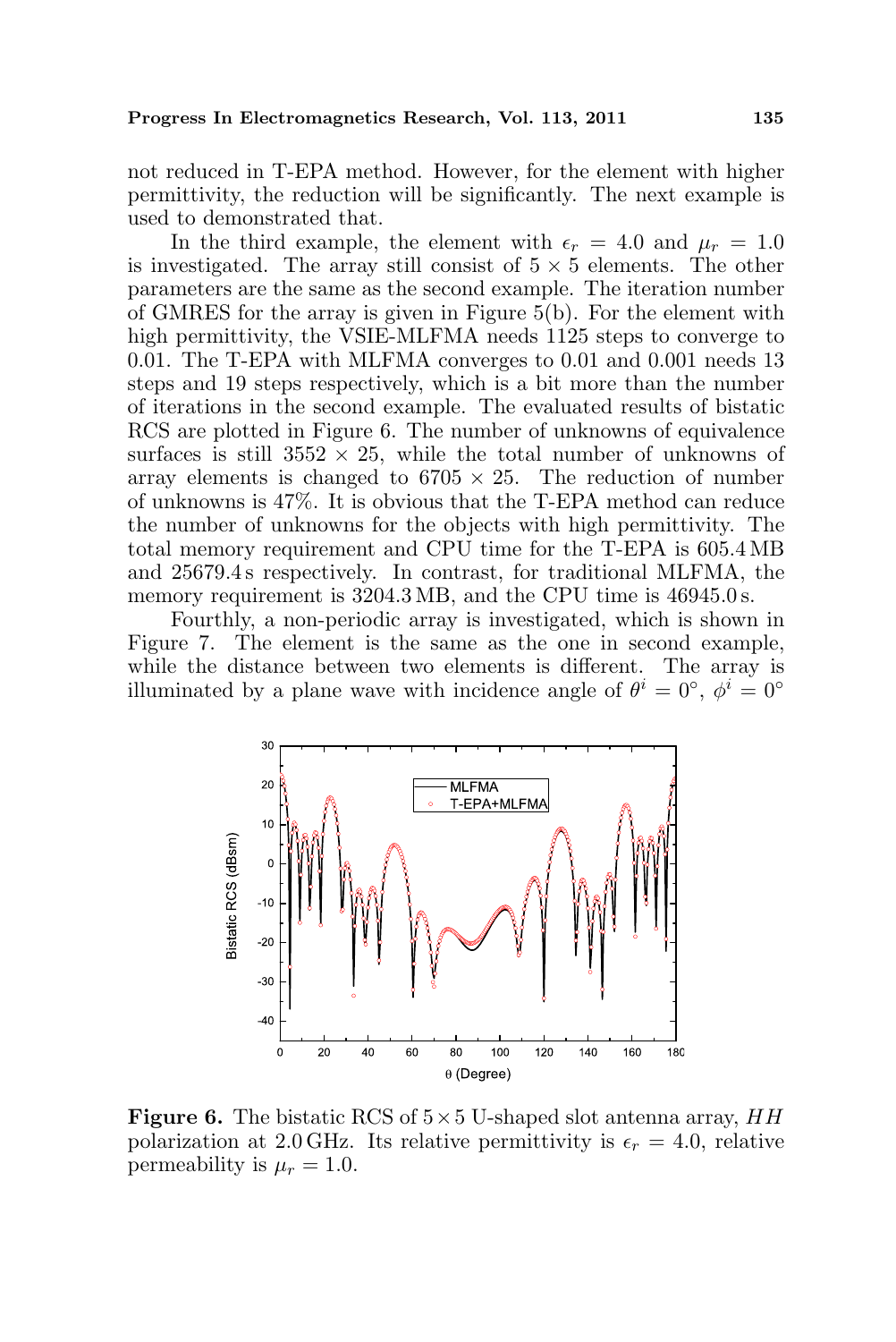

Figure 7. The geometry of non-periodic array with 15 elements. Its relative permittivity is  $\epsilon_r = 4.0$ , relative permeability is  $\mu_r = 1.0$ .



Figure 8. The bistatic RCS of non-periodic array with 15 elements, HH polarization at 2.0 GHz. Its relative permittivity is  $\epsilon_r = 4.0$ , relative permeability is  $\mu_r = 1.0$ .

at 2.0 GHz. The results of bistatic RCS for the HH polarization are shown in Figure 8. The results show the well agreement between two methods.

Above four examples have already demonstrated the accuracy and efficiency of the T-EPA hybrid with MLFMA algorithm, next step is to investigate its capability. Finally, to demonstrate the capability of the proposed method for solving large array problems, a periodic array with  $40 \times 40$  elements are considered. The parameters of the array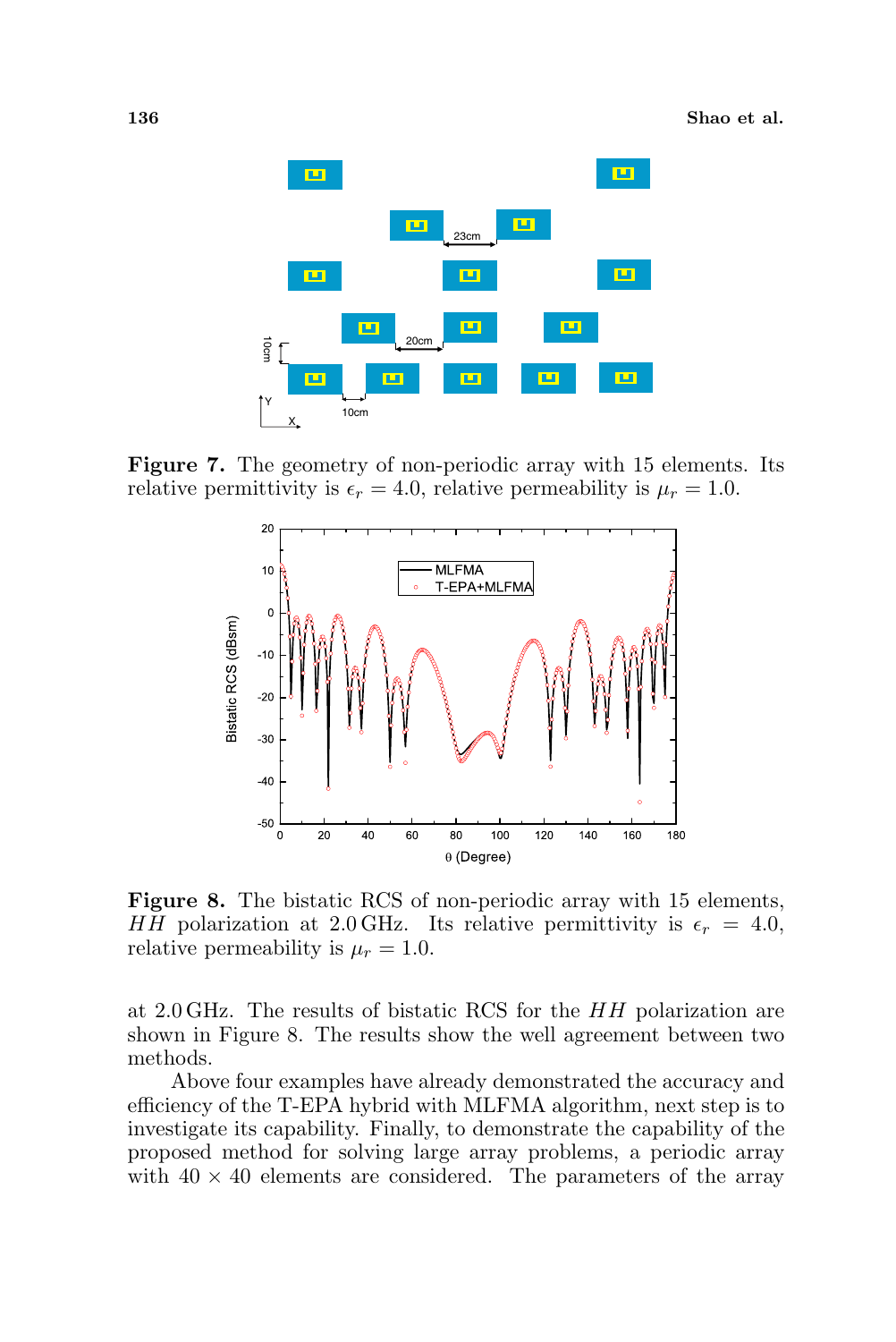

**Figure 9.** The bistatic RCS of  $40 \times 40$  U-shaped slot antenna array, HH polarization at 2.0 GHz. Its relative permittivity is  $\epsilon_r = 4.0$ , relative permeability is  $\mu_r = 1.0$ .

element is the same as the one in third example, except the number of elements. The total number of unknowns of array elements is 10.728 million  $(6705\times1600)$ . Due to our limited memory, this array can not be solved by traditional VSIE-MLFMA, which needs about 200 GB total memory. By using the T-EPA with MLFMA method, the number of unknowns on the equivalence surfaces is only 5.68 million  $(3552\times1600)$ . The simulation uses 9-levels MLFMA and 26.6 GB total memory. The error converges to 0.001 after 118 iterations. The results of bistatic RCS for the  $HH$  polarization are shown in Figure 9. The significant reduction in the memory requirement is mainly based on the following facts: (1) The number of unknowns of the equivalence surfaces is only half of the number of unknowns of the elements. (2) The meshes on the elements are much finer than the meshes on the equivalence surfaces due to the high permittivity. Then finest boxes contain more basis functions in MLFMA. It needs more memory requirement for the computation of nearby regions, which is implemented by MoM. (3) In the T-EPA with MLFMA, the symmetry in radiation and receiving patterns is used as in the surface integral equation case. However, the symmetry does not exist in the VSIE-MLFMA. All of the patterns need to be stored.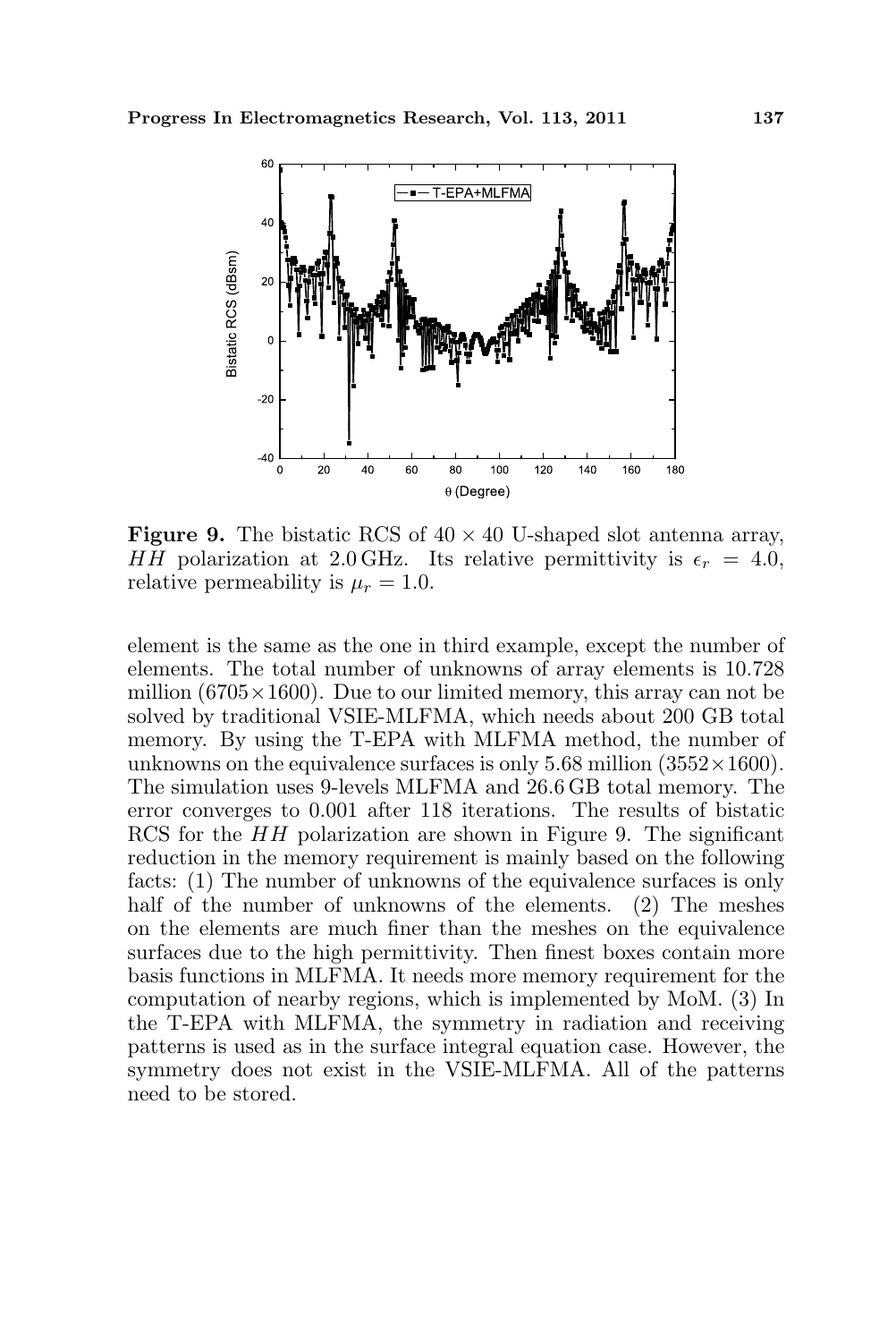# 6. CONCLUSION

In this paper, the T-EPA combined with MLFMA is used to solve the scattering problems of periodic array and non-periodic array. In this method, each array element is enclosed by a virtual equivalence surface. Each equivalence surface is described by a associated scattering matrix. For the array with the same elements, only one scattering matrix needs to be calculated and stored. By transferring the unknowns of the objects onto the equivalence surfaces, the total number of unknowns can be reduced. The conditioning of the impedance matrix also can be improved. To improve the accuracy of the original EPA, T-EPA is applied. The interaction among equivalence surfaces in T-EPA is further speeded up by MLFMA. The accuracy and efficiency of T-EPA with MLFMA are verified by several results. Especially, the array with 10 million unknowns is solved by this method successfully. As a fast solver for array structures, the present method can realize efficient solution of scattering from periodic array and non-periodic array with complex elements.

## ACKNOWLEDGMENT

Thanks to "Natural Science Foundation" (No. 60971032) and the Programme of Introducing Talents of Discipline to Universities under Grant b07046, research funding under G02010201PJ09DZ0212.

## **REFERENCES**

- 1. Losada, V., R. R. Boix, and F. Medina, "Radar cross section of stacked circular microstrip patches on anisotropic and chiral substrates," IEEE Trans. Antenn. Propag., Vol. 51, No. 5, 1136– 1139, May 2003.
- 2. Gustafsson, M., "RCS reduction of integrated antenna arrays with resistive sheets," Journal of Electromagnetic Waves and Applications, Vol. 20, No. 1, 27–40, 2006.
- 3. Yeo, J. and D. Kim, "Novel tapered AMC structures for backscattered RCS reduction," Journal of Electromagnetic Waves and Applications, Vol. 23, No. 5–6, 697–709, 2009.
- 4. Wang, W. T., S. X. Gong, X. Wang, H. W. Yuan, J. Ling, and T. T. Wan, "RCS reduction of array antenna by using bandstop FSS reflector," Journal of Electromagnetic Waves and Applications, Vol. 23, No. 11–12, 1505–1514, 1995.
- 5. Pozar, D. M. and D. H. Schaubert, "Analysis of an infinite array of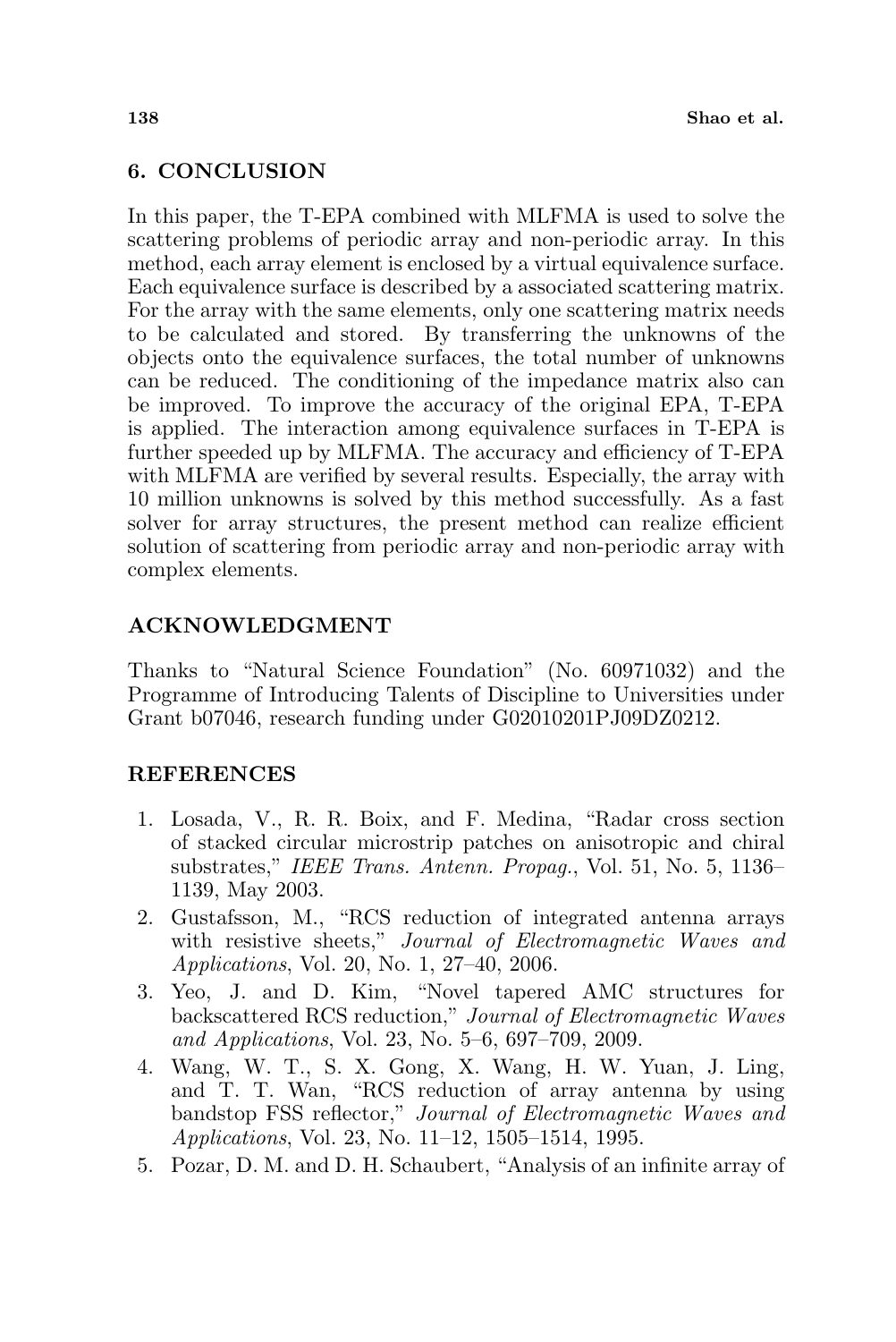rectangular micristrip patches with idealized feed," IEEE Trans. Antenn. Propag., Vol. 35, No. 10, 1101–1101, Oct. 1984.

- 6. Liu, Z. F., P. S. Kooi, L. W. Li, M. S. Leong, and T. S. Yeo, "A method of moments analysis of a microtrip phased array in three layered structures," Progress In Electromagnetics Research, Vol. 31, 155–179, 2001.
- 7. Mcgrath, D. T. and V. P. Pyati, "Phased array antenna analysis with the hybrid finite element method," IEEE Trans. Antennas Propag., Vol. 42, No. 12, 1625–1630, Dec. 1994.
- 8. Hua, Y. and J. Li, "Analysis of longitudinal shunt waveguide slots using FEBI," Journal of Electromagnetic Waves and Applications, Vol. 23, No. 14–15, 2041–2046, 2009.
- 9. Ozgun, O. and M. Kuzuoglu, "Finite element analysis of electromagnetic scattering problems via iterative leap-field domain decomposition method," Journal of Electromagnetic Waves and Applications, Vol. 22, No. 2–3, 251–266, 2008.
- 10. Lee, S. C., M. N. Vouvakis, and J. F. Lee, "A non-overlapping domain decomposition method with non-matching grids for modeling large finite antenna arrays," J. Comput. Phys., Vol. 203, 1–21, Feb. 2005.
- 11. Holloway, C. L., P. M. McKenna, R. A. Dalke, R. A. Perala, and C. L. Devor, "Time-domain modeling, characterization, and measurements of anechoic and semi-anechoic electromagnetic test chambers," IEEE Trans. Electro. Compat., Vol. 44, No. 1, 102– 118, Feb. 2002.
- 12. Song, J. M., C. C. Lu, and W. C. Chew, "Multilevel fast multipole algorithm for electromagnetic scattering by large complex objects," IEEE Trans. Antenn. Propag., Vol. 45, 1488– 1493, Oct. 1997.
- 13. Hu, J. and Z. P. Nie, "Multilevel fast multipole algorithm for solving scattering from 3-D electrically large object," Chinese Journal of Radio Science, Vol. 19, 509–514, May 2004.
- 14. Wallen, H. and J. Sarvas, "Translation procedures for broadband MLFMA," Progress In Electromagnetics Research, Vol. 55, 47–78, 2005.
- 15. Ouyang, J., F. Yang, S. W. Yang, and Z. P. Nie, "Exact simulation method VSWIE+MLFMA for analysis radiation pattern of pro-feed conformal microstrip antennas and the application of synthesis radiation pattern of conformal array mounted on finite-length PEC circular cylinder with des," Journal of Electromagnetic Waves and Applications, Vol. 21, No. 14, 1995– 2008, 2007.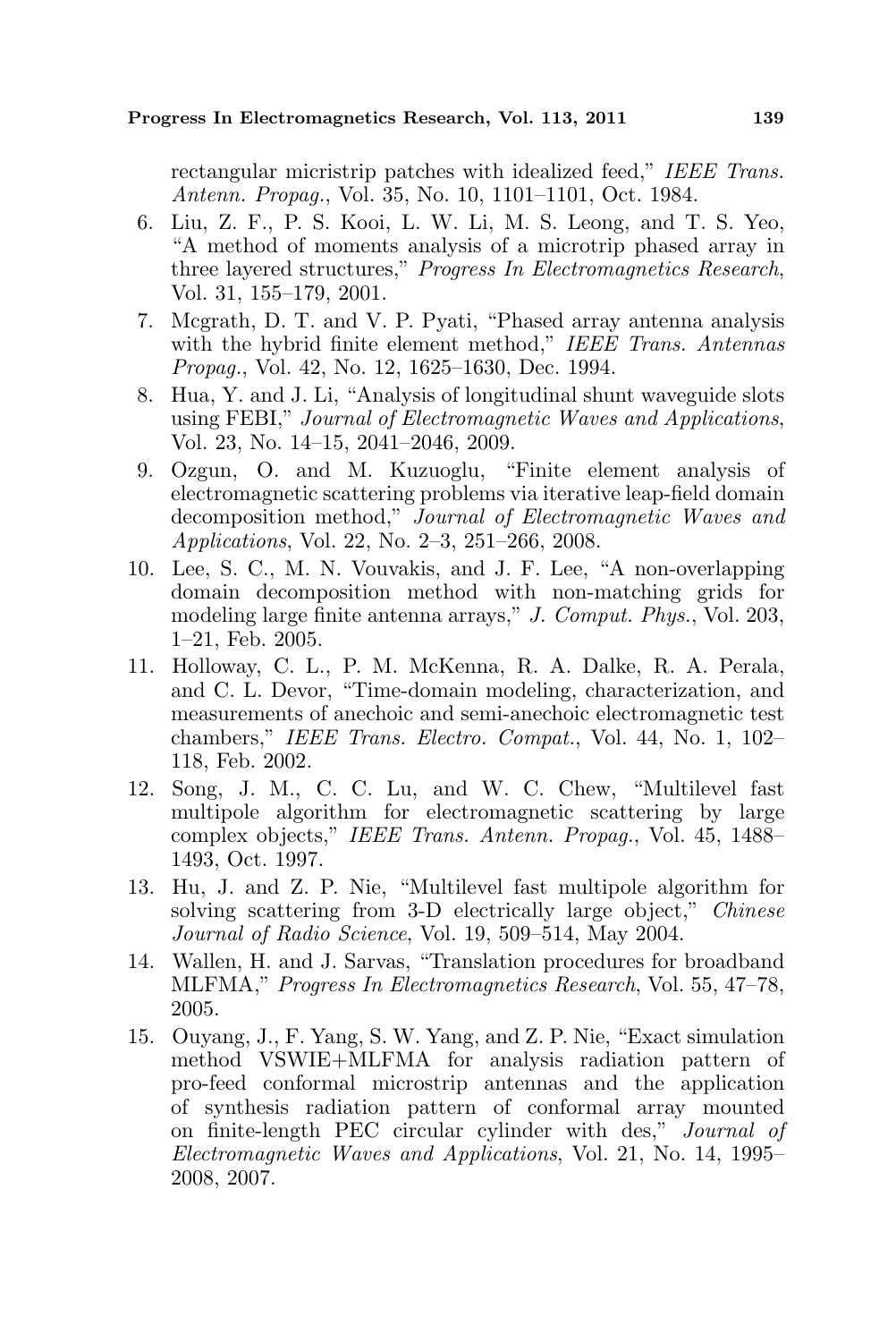- 16. Hu, J., Z. P. Nie, L. Lei, and L. J. Tian, "Fast solution of scattering from conducting structures by local MLFMA based on improved electric field integral equation," IEEE Trans. Electromagn. Compat., Vol. 50, No. 4, Nov. 2008.
- 17. Ping, X. W., T. J. Cui, and W. B. Lu, "The combination of bcgstab with multifrontal algorithm to solve FEBI-MLFMA linear systems arising from inhomogeneous electromagnetic scattering problems," Progress In Electromagnetics Research, Vol. 93, 91– 105, 2009.
- 18. Peng, Z., X. Q. Sheng, and F. Yin, "An efficient twofold iterative algorithm of FE-BI-MLFMA using multilevel inverse-based ilu preconditioning," Progress In Electromagnetics Research, Vol. 93, 369–384, 2009.
- 19. Taboada, J. M., M. G. Araujo, J. M. Bertolo, L. Landesa, F. Obelleiro, and J. L. Rodriguez, "MLFMA-FFT parallel algorithm for the solution of large-scale problems in elemtromagnetic," Progress In Electromagnetics Research, Vol. 105, 15–30, 2010.
- 20. Blesznski, E. and M. Bleszynski, "AIM: Adaptive integral method for solving large scale electromagnetic scattering and radiation problems," Radio Science, Vol. 31, 1225–1251, Sep. 1996.
- 21. Hu, L., L. W. Li, and T. S. Yeo, "Analysis of scattering by large inhomogeneous bi-anisotropic objects using AIM," Progress In Electromagnetics Research, Vol. 99, 21–36, 2009.
- 22. Seo, S. M. and J.-F. Lee, "A fast IE-FFT algorithm for solving PEC scattering problems," IEEE Transactions on Magnetics, Vol. 41, No. 9, 1476–1479, Oct. 1997.
- 23. Yin, J. L., J. Hu, X. F. Que, and Z. P. Nie, "A fast IE-FFT solution of 3D coating scatterers," Micro. Opt. Tech. Lett., Vol. 52, No. 1, 241–244, Jan. 2010.
- 24. Li, M. K. and W. C. Chew, "A domain decomposition scheme based on equivalence theorem," Micro. Opt. Tech. Lett., Vol. 48, No. 9, 1853–1857, Sep. 2006.
- 25. Li, M. K. and W. C. Chew, "Using tap basis to implement the equivalence principle algorithm for domain decomposition in integral equations," Micro. Opt. Tech. Lett., Vol. 48, No. 11, 2218– 2222, Nov. 2006.
- 26. Li, M. K. and W. C. Chew, "Wave-field interaction with complex structures using equivalence principle algorithm," IEEE Trans. Antenn. Propag., Vol. 55, No. 1, 130–138, Jan. 2007.
- 27. Li, M. K. and W. C. Chew, "Multiscale simulation of complex structures using equivalence principle algorithm with high-order